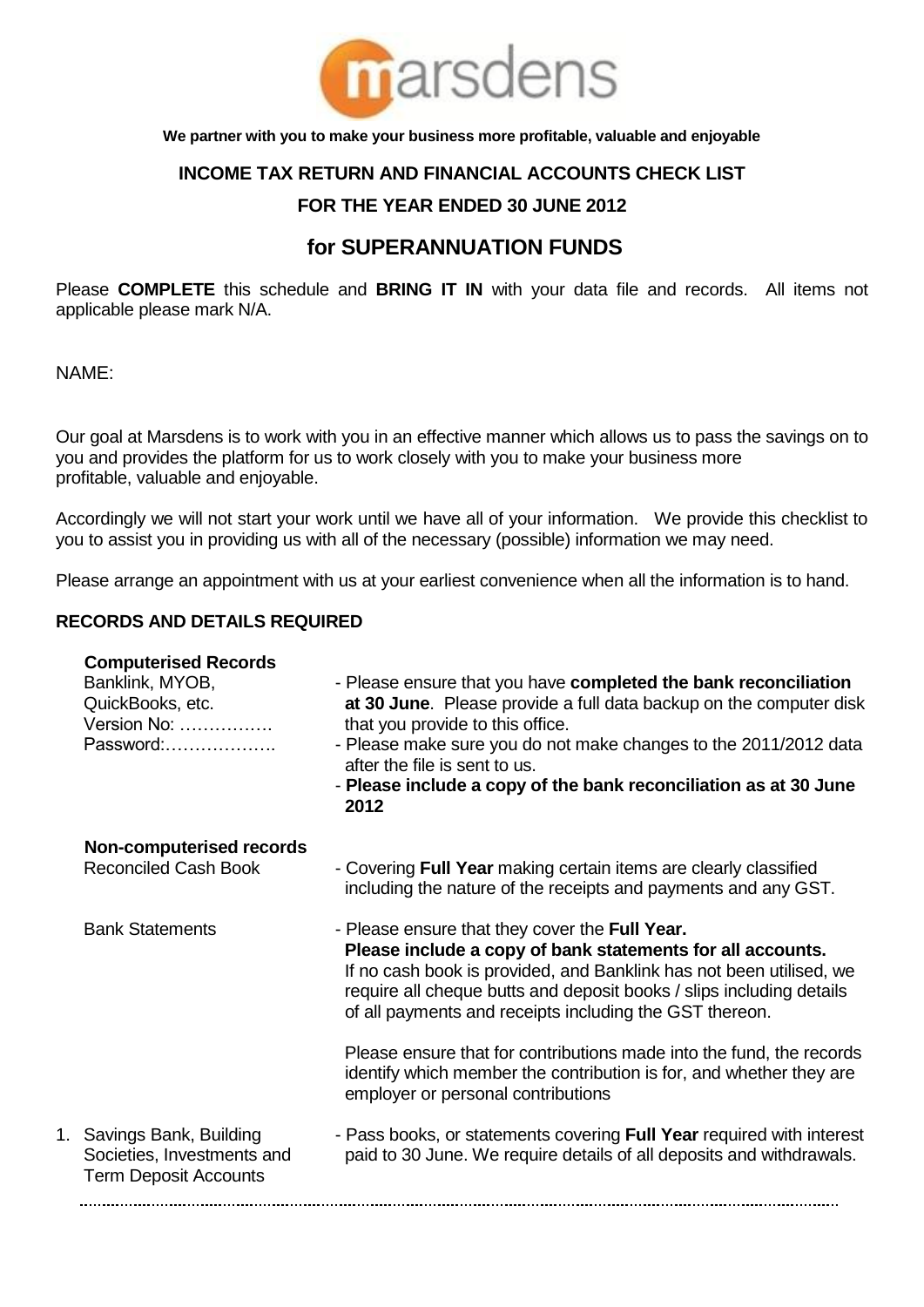|  | 2. Creditors                                                                                         | - Itemised details of Creditors at 30 June.<br>(People the fund owes money to). Please disregard if your<br>computerised accounting system contains this information.                                 |  |
|--|------------------------------------------------------------------------------------------------------|-------------------------------------------------------------------------------------------------------------------------------------------------------------------------------------------------------|--|
|  | 3. Investments<br>(Shares and unit trusts)                                                           | - We require contracts or broker summaries including full purchase<br>and sale details including date of purchase, number purchased and<br>purchase price, date of sales, number sold and sale price. |  |
|  |                                                                                                      | Please provide all dividends & reinvestment slips.<br>For trusts, please provide all trust Annual Tax Statements.                                                                                     |  |
|  | 4. Improvements and Property Sales and Purchases.                                                    |                                                                                                                                                                                                       |  |
|  |                                                                                                      | - Briefly note any improvements, purchases or sales made during<br>the year.                                                                                                                          |  |
|  | details if applicable.                                                                               | Attach Offer and Acceptance and Settlement Statement from Agent and relevant mortgage                                                                                                                 |  |
|  | 5. Other Assets - Sales and or Purchases.                                                            |                                                                                                                                                                                                       |  |
|  |                                                                                                      | - We require the purchase and or disposal details of all<br>other assets purchases and sales during the year.                                                                                         |  |
|  |                                                                                                      |                                                                                                                                                                                                       |  |
|  | 6. BAS & IAS Statements                                                                              | - Please provide copies of all BAS and IAS Statements you have<br>prepared during the year.                                                                                                           |  |
|  | 7. If the fund holds life insurance policies for any members, please provide copies of the policies. |                                                                                                                                                                                                       |  |
|  | 8. Rental Properties                                                                                 | - Rental Statements from your Rental Property agent together with<br>full details of any expenditure incurred i.e. rates and taxes,<br>insurance, loan statements etc.                                |  |
|  | 9. Fund rollovers etc                                                                                | - We require the details of any Rollovers or other fund transfers<br>i.e. ETP statements.                                                                                                             |  |
|  |                                                                                                      |                                                                                                                                                                                                       |  |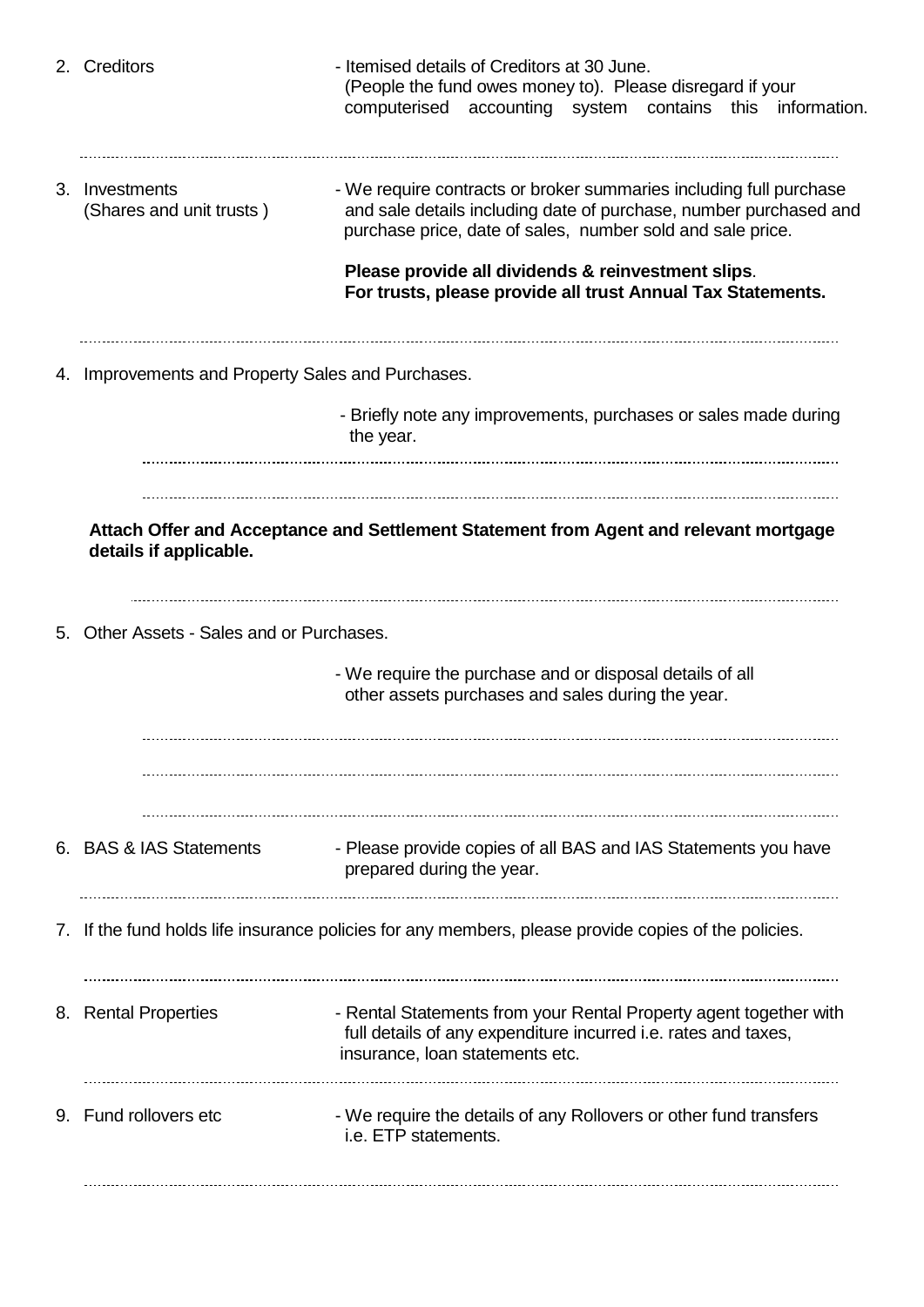| 10. Real Estate Valuations | - If the superannuation fund owns property directly, or via a property<br>trust we require an estimate of the market value of that property<br>Please note, you can estimate the value, and a professional valuer<br>Is not required. However we will need to know how the value was<br>determined. Attached is the format required for the valuation<br>Please complete one valuation per holding |
|----------------------------|----------------------------------------------------------------------------------------------------------------------------------------------------------------------------------------------------------------------------------------------------------------------------------------------------------------------------------------------------------------------------------------------------|
| 11. Any Other Matters      | - If you consider there are any other matters that may affect this<br>year's financial accounts or tax returns, please provide the<br>necessary details so that we may consider and provide you with<br>the best advice                                                                                                                                                                            |
|                            |                                                                                                                                                                                                                                                                                                                                                                                                    |

Thank you. We look forward to seeing you